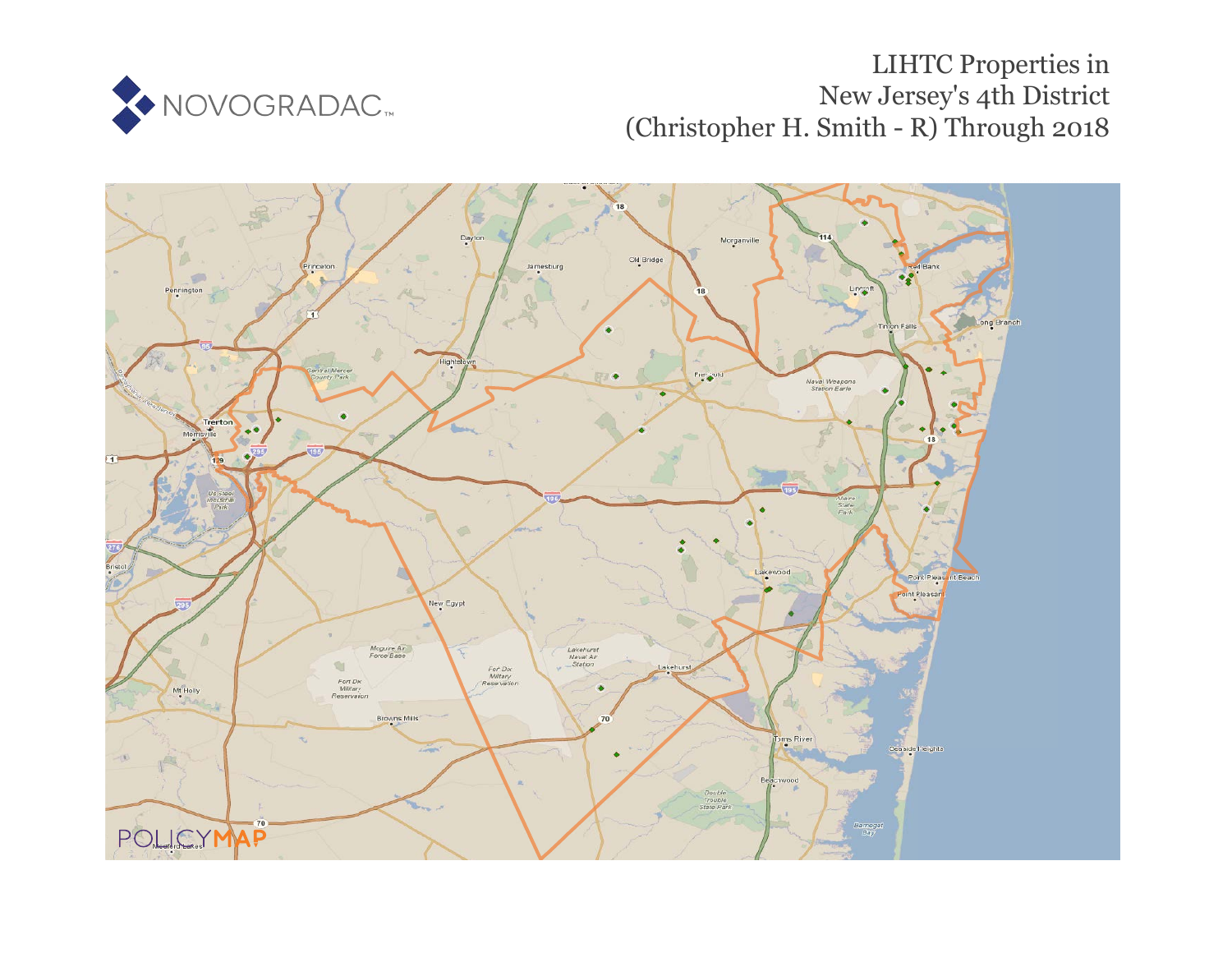| <b>Project Name</b>                                   | <b>Address</b>                                               | <b>City</b>                    | <b>State</b>           | <b>Zip Code</b> | Nonprofit<br><b>Sponsor</b> | <b>Allocation</b><br>Year | <b>Annual</b><br><b>Allocated</b><br><b>Amount</b> | <b>Year PIS</b>      | <b>Construction Type</b>       | <b>Total</b><br><b>Units</b> | Low<br><b>Income</b><br><b>Units</b> | <b>Rent or</b><br><b>Income</b><br><b>Ceiling</b> | Credit %                          | <b>Tax-Exempt</b><br><b>Bond</b> | HUD Multi-Family<br>Financing/<br><b>Rental Assistance</b> |
|-------------------------------------------------------|--------------------------------------------------------------|--------------------------------|------------------------|-----------------|-----------------------------|---------------------------|----------------------------------------------------|----------------------|--------------------------------|------------------------------|--------------------------------------|---------------------------------------------------|-----------------------------------|----------------------------------|------------------------------------------------------------|
| <b>RAILROAD AVENUE</b><br><b>APTS</b>                 | 8 RAILROAD<br>AVE                                            | <b>MIDDLETOWN</b>              | NJ                     | 7748            |                             | 2013                      | \$0\$                                              | Insufficient<br>Data | Not Indicated                  | 80                           | $\bf{0}$                             |                                                   | Not<br>Indicated                  |                                  |                                                            |
| <b>BOSTON WAY VILLAGE</b>                             | SYLVAN AVE,<br>BOSTON WAY,<br>MEMORIAL<br><b>DRIVE</b>       | <b>ASBURY PARK</b>             | NJ                     | 7712            |                             | Insufficient<br>Data      | \$1,099,031                                        | Insufficient<br>Data | <b>New Construction</b>        | 104                          | 103                                  | 60% AMGI                                          | Not<br>Indicated                  |                                  |                                                            |
| CINNAMINSON SENIOR 1401 RIVERTON WALL TWP.<br>HOUSING | <b>ROAD</b>                                                  |                                | NJ                     | 7719            |                             | Insufficient<br>Data      | \$1,050,391                                        | Insufficient<br>Data | New Construction               | 78                           | 78                                   | 60% AMGI                                          | Not<br>Indicated                  |                                  |                                                            |
| OAKLAND SQUARE                                        | <b>76 OAKLAND</b><br><b>STREET</b>                           | RED BANK BORO NJ               |                        | 7701            |                             | Insufficient<br>Data      | \$91,646                                           | Insufficient<br>Data | New Construction               | 12                           | 12                                   | 60% AMGI                                          | Not<br>Indicated                  |                                  |                                                            |
| <b>OCEAN FAMILY</b><br>HOUSING                        | <b>CINDY LANE</b>                                            | <b>OCEAN TWP.</b>              | NJ                     | 7712            |                             | Insufficient<br>Data      | $\$0$                                              | Insufficient<br>Data | <b>New Construction</b>        | 48                           | 47                                   | 60% AMGI                                          | Not<br>Indicated                  |                                  |                                                            |
| THE RENAISSANCE                                       | 1012, 1100 AND<br>1101<br><b>SPRINGWOOD</b><br><b>AVENUE</b> | <b>ASBURY PARK</b>             | NJ                     | 7712            |                             | Insufficient<br>Data      | \$774,720                                          | Insufficient<br>Data | New Construction               | 64                           | 64                                   | 60% AMGI                                          | Not<br>Indicated                  |                                  |                                                            |
| THE WILLOWS AT<br>WHITING                             | 1110 ROUTE 70                                                | <b>MANCHESTER</b><br>TWP.      | NJ                     | 8759            |                             | Insufficient<br>Data      | $\$0$                                              | Insufficient<br>Data | <b>New Construction</b>        | 76                           | 76                                   | 60% AMGI                                          | Not<br>Indicated                  |                                  |                                                            |
| PROJECT FREEDOM<br>INC.                               | 223<br><b>HUTCHINSON</b><br>ROAD                             | <b>ROBBINSVILLE</b><br>TWP.    | $\mathbf{N}\mathbf{J}$ | 8691            |                             | Insufficient<br>Data      | \$330,051                                          | 1991                 | <b>New Construction</b>        | 30                           | 30                                   | 60% AMGI                                          | Not<br>Indicated                  |                                  |                                                            |
| 295 SHREWSBURY AVE SHREWSBURY RED BANK                | 295<br>AVE                                                   |                                | NJ                     | 7701            | No                          | 1992                      | \$0                                                | 1992                 | <b>Acquisition and Rehab</b> 2 |                              | $\boldsymbol{2}$                     |                                                   | 70 % present $\bar{N}$ o<br>value |                                  |                                                            |
| <b>HIDDEN MEADOWS</b>                                 | 100 STACEY DR OCEAN                                          |                                | NJ                     | 7712            | No                          | Insufficient<br>Data      | $\$0$                                              | 1993                 | Not Indicated                  | 96                           | 96                                   |                                                   | Not<br>Indicated                  | No                               |                                                            |
| ALVIN E. GERSHEN<br><b>APARTMENTS</b>                 | ROAD                                                         | 1655 KLOCKNER HAMILTON TWP. NJ |                        | 8619            | $\mathbf{N}\mathbf{o}$      | 1995                      | \$100,110                                          | 1995                 | Acquisition and Rehab 160      |                              | 160                                  |                                                   | 60% AMGI TCEP only No             |                                  |                                                            |
| WINDING RIDGE                                         | WINDING<br>RIDGE CIRCLE                                      | NEPTUNE TWP.                   | NJ                     | 7753            |                             | Insufficient<br>Data      | \$728,549                                          | 1995                 | Acquisition and Rehab 98       |                              | 97                                   | 60% AMGI                                          | Not<br>Indicated                  |                                  |                                                            |
| <b>RIVER STREET</b><br><b>COMMONS</b>                 | <b>49 CATHERINE</b> RED BANK<br>$\operatorname{ST}$          |                                | NJ                     | 7701            | Yes                         | 1995                      | \$0                                                | 1996                 | Acquisition and Rehab 62       |                              | 61                                   |                                                   | $70\,\%$ present $\,$ No value    |                                  |                                                            |

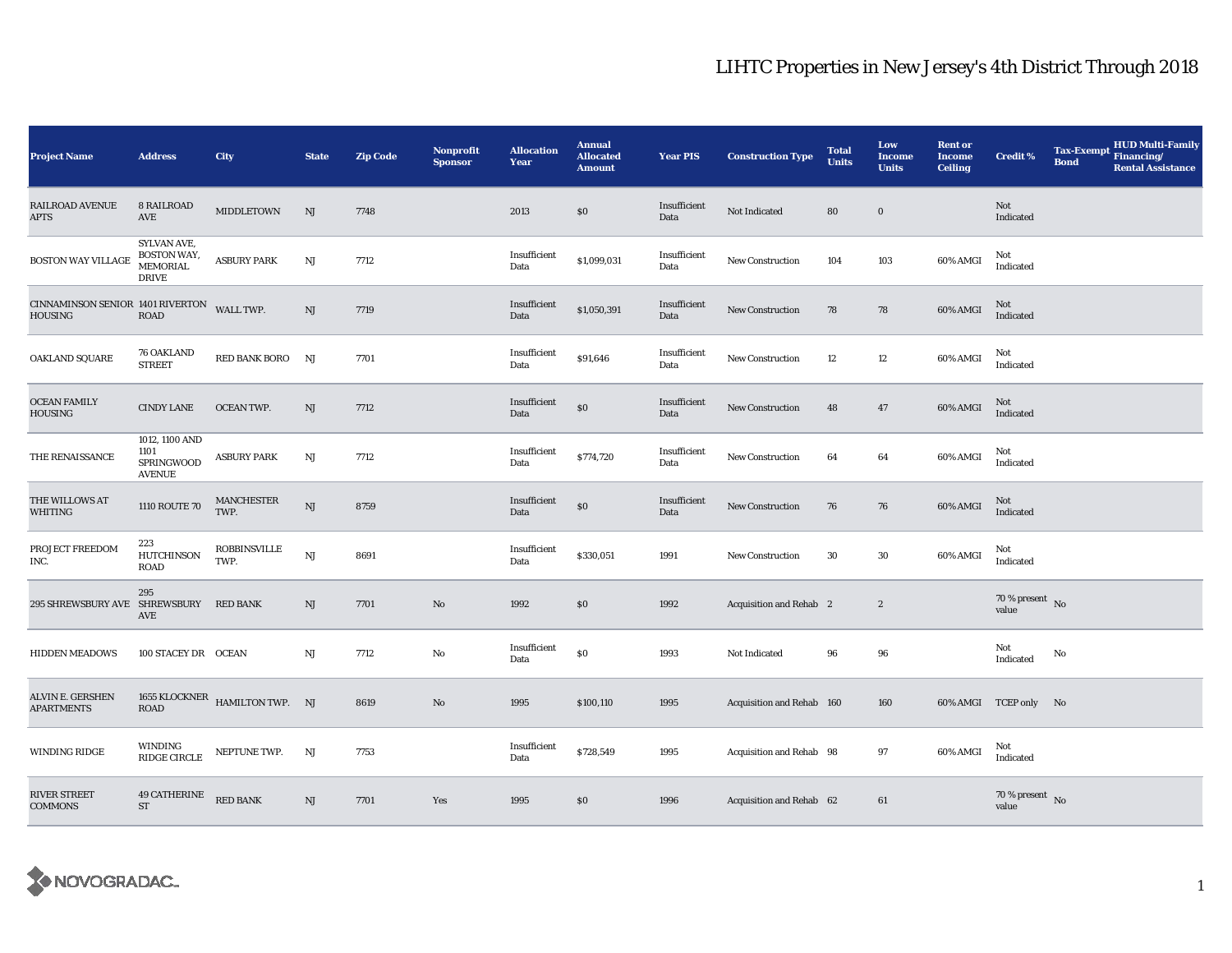| <b>Project Name</b>                                             | <b>Address</b>            | City                               | <b>State</b>           | <b>Zip Code</b> | Nonprofit<br><b>Sponsor</b> | <b>Allocation</b><br>Year | <b>Annual</b><br><b>Allocated</b><br><b>Amount</b> | <b>Year PIS</b> | <b>Construction Type</b> | <b>Total</b><br><b>Units</b> | Low<br><b>Income</b><br><b>Units</b> | <b>Rent or</b><br><b>Income</b><br><b>Ceiling</b> | <b>Credit %</b>       | <b>HUD Multi-Family</b><br><b>Tax-Exempt</b><br>Financing/<br><b>Bond</b><br><b>Rental Assistance</b> |
|-----------------------------------------------------------------|---------------------------|------------------------------------|------------------------|-----------------|-----------------------------|---------------------------|----------------------------------------------------|-----------------|--------------------------|------------------------------|--------------------------------------|---------------------------------------------------|-----------------------|-------------------------------------------------------------------------------------------------------|
| TINTON FALLS SENIOR 2500 SHAFTO<br><b>CITIZENS</b>              | RD                        | <b>TINTON FALLS</b>                | NJ                     | 07712-7781      | No                          | 1995                      | \$0                                                | 1998            | <b>New Construction</b>  | 120                          | $\bf{0}$                             |                                                   | TCEP only No          |                                                                                                       |
| PAVILLION AT<br><b>LUFTMAN TOWERS</b>                           | 43 HURLEYS LN LINCROFT    |                                    | NJ                     | 7738            | No                          | 1995                      | \$0                                                | 1998            | <b>New Construction</b>  | 60                           | 60                                   |                                                   | Not<br>Indicated      | $\rm No$                                                                                              |
| PAVILLION AT<br>LUFTMAN                                         | <b>43 HURLEYS</b><br>LANE | <b>LINCROFT</b>                    | NJ                     | 7738            | No                          | Insufficient<br>Data      | \$291,689                                          | 1998            | Not Indicated            | 60                           | 60                                   |                                                   | TCEP only No          |                                                                                                       |
| TINTON FALLS SENIOR 2500 SHAFTO<br><b>RESIDENCE</b>             | <b>ROAD</b>               | <b>TINTON FALLS</b><br><b>BORO</b> | $\rm{NJ}$              | 7712            |                             | Insufficient<br>Data      | \$287,175                                          | 1998            | New Construction         | 120                          | 120                                  | 60% AMGI                                          | Not<br>Indicated      |                                                                                                       |
| <b>MACEDONIA SENIOR</b><br>HOUSING                              | 140 JOHN<br><b>STREET</b> | <b>LAKEWOOD</b>                    | $\mathbf{N}\mathbf{J}$ | 8701            | No                          | 1997                      | \$503,322                                          | 1999            | <b>New Construction</b>  | 50                           | 50                                   | 50% AMGI                                          | Not<br>Indicated      | No                                                                                                    |
| <b>HERITAGE VILLAGE @</b><br><b>ELTON CORNER #699</b>           | 895 ELTON<br>ADELPHIA RD  | <b>FREEHOLD</b>                    | $_{\rm NJ}$            | 07728-8653      | No                          | Insufficient<br>Data      | $\$0$                                              | 2006            | Not Indicated            | 150                          | $\bf{0}$                             |                                                   | TCEP only No          |                                                                                                       |
| CHAPEL HILL<br>AFFORDABLES, LLC                                 | 1101-1130 ABBY<br>ROAD    | MIDDLETOWN<br>TWP.                 | $\mathbf{N}\mathbf{J}$ | 7748            | $\mathbf{No}$               | 2007                      | \$130,570                                          | 2007            | <b>New Construction</b>  | 30                           | 30                                   |                                                   | 60% AMGI TCEP only No |                                                                                                       |
| <b>MEADOWBROOK</b><br><b>APARTMENTS</b>                         | 25 PINE STREET            | TINTON FALLS<br><b>BORO</b>        | NJ                     | 7724            | No                          | Insufficient<br>Data      | \$509,332                                          | 2007            | <b>New Construction</b>  | 96                           | 95                                   |                                                   | 60% AMGI TCEP only No |                                                                                                       |
| LITC#0743 CHAPEL<br><b>HILL AFFORDABLES</b>                     | 1100 ABBY RD              | MIDDLETOWN                         | NJ                     | 07748-6505      | No                          | Insufficient<br>Data      | \$134,641                                          | 2007            | <b>New Construction</b>  | 30                           | $\bf{0}$                             |                                                   | TCEP only No          |                                                                                                       |
| <b>MEADOW BROOK</b><br><b>APARTMENTS</b><br>LITC#06406          | 25 PINE ST                | <b>TINTON FALLS</b>                | NJ                     | 07753-8400      | No                          | Insufficient<br>Data      | \$509,332                                          | 2007            | New Construction         | 96                           | $\bf{0}$                             |                                                   | TCEP only No          |                                                                                                       |
| HERITAGE VILLAGE @ 216 WOODWARD MANALAPAN<br>MANALAPAN          | $\mathbf{R}\mathbf{D}$    |                                    | NJ                     | 7726            | No                          | Insufficient<br>Data      | \$479,233                                          | 2008            | <b>New Construction</b>  | 100                          | $\bf{0}$                             |                                                   | Not<br>Indicated      | No                                                                                                    |
| LITC# 06403 HERITAGE 216 WOODWARD MANALAPAN<br><b>MANALAPAN</b> | $\mathbf{R}\mathbf{D}$    |                                    | NJ                     | 07726-6041      | No                          | Insufficient<br>Data      | \$479,233                                          | 2008            | <b>New Construction</b>  | 100                          | $\bf{0}$                             |                                                   | TCEP only No          |                                                                                                       |
| MCCORRISTIN SQUARE 75 LEONARD<br>AVENUE                         |                           | HAMILTON TWP. NJ                   |                        | 8610            | No                          | 1999                      | \$238,303                                          | 2000            | Acquisition and Rehab 69 |                              | 69                                   |                                                   | 50% AMGI TCEP only No |                                                                                                       |

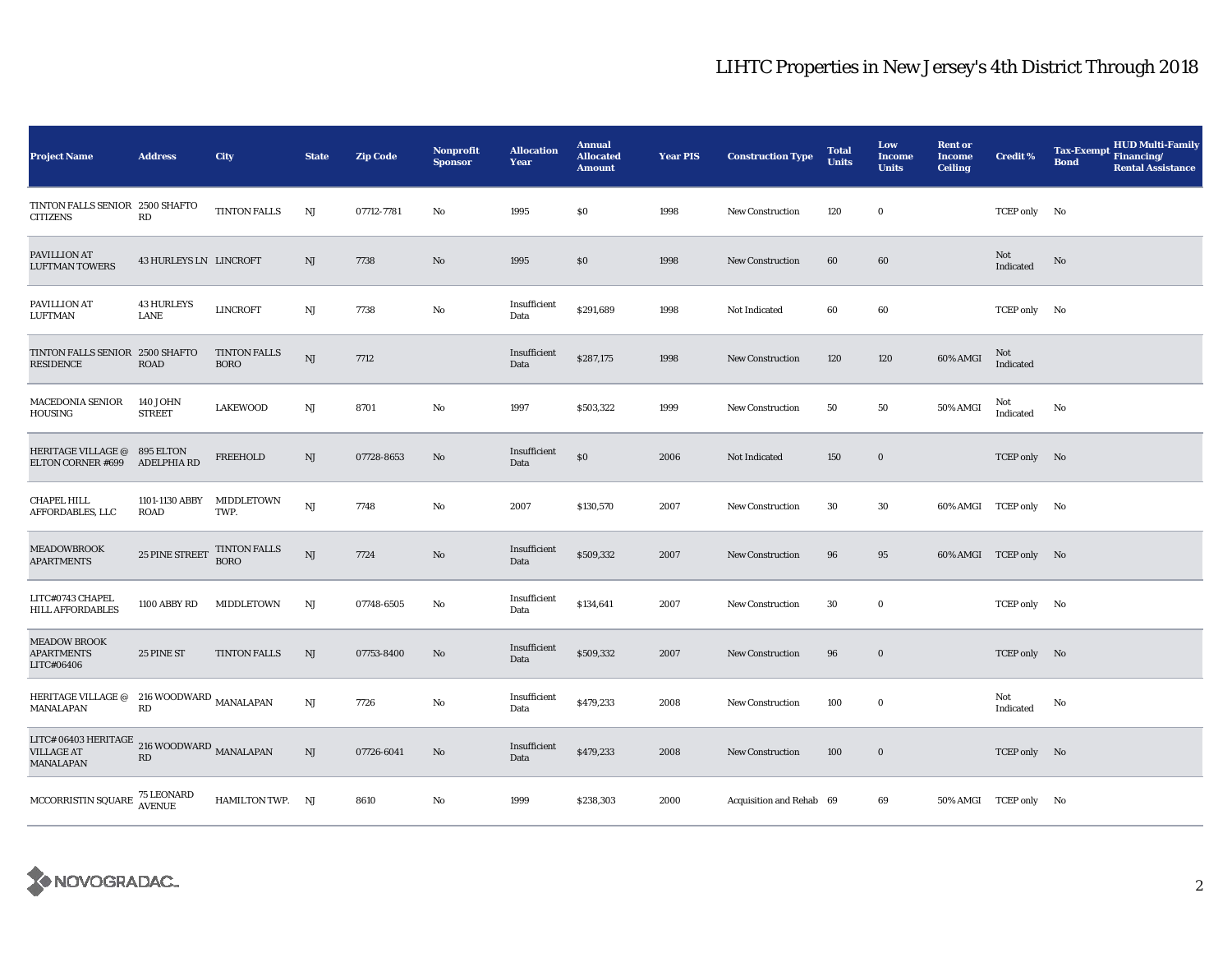| <b>Project Name</b>                                                   | <b>Address</b>                         | City                        | <b>State</b> | <b>Zip Code</b> | <b>Nonprofit</b><br><b>Sponsor</b> | <b>Allocation</b><br>Year | <b>Annual</b><br><b>Allocated</b><br><b>Amount</b> | <b>Year PIS</b> | <b>Construction Type</b>  | <b>Total</b><br><b>Units</b> | Low<br><b>Income</b><br><b>Units</b> | <b>Rent or</b><br><b>Income</b><br><b>Ceiling</b> | <b>Credit %</b>                    | <b>HUD Multi-Family</b><br><b>Tax-Exempt</b><br>Financing/<br><b>Bond</b><br><b>Rental Assistance</b> |
|-----------------------------------------------------------------------|----------------------------------------|-----------------------------|--------------|-----------------|------------------------------------|---------------------------|----------------------------------------------------|-----------------|---------------------------|------------------------------|--------------------------------------|---------------------------------------------------|------------------------------------|-------------------------------------------------------------------------------------------------------|
| RUG MILL FAMILIES                                                     | <b>40 JACKSON</b><br><b>STREET</b>     | FREEHOLD                    | NJ           | 7728            | No                                 | 1998                      | \$1,459,220                                        | 2000            | Acquisition and Rehab 104 |                              | 104                                  |                                                   | 50% AMGI TCEP only No              |                                                                                                       |
| RUG MILL SENIOR                                                       | 30 JACKSON ST FREEHOLD                 |                             | NJ           | 07728-2474      | No                                 | 2000                      | \$0                                                | 2000            | <b>New Construction</b>   | 98                           | $\bf{0}$                             |                                                   | TCEP only No                       |                                                                                                       |
| RUG MILL SENIORS                                                      | <b>30 JACKSON</b><br><b>STREET</b>     | <b>FREEHOLD</b>             | NJ           | 7728            |                                    | Insufficient<br>Data      | \$589,178                                          | 2000            | Acquisition and Rehab 98  |                              | 98                                   | 60% AMGI                                          | Not<br>Indicated                   |                                                                                                       |
| <b>BECKERVILLE</b><br><b>APARTMENTS</b>                               | 202 MANOR<br><b>DRIVE</b>              | <b>MANCHESTER</b><br>TWP.   | NJ           | 8759            | Yes                                | 1999                      | \$441,139                                          | 2001            | New Construction          | 57                           | 56                                   | 50% AMGI                                          | 70 % present $\hbox{~No}$<br>value |                                                                                                       |
| THE MEWS AT<br><b>COLLINGWOOD PARK</b>                                | 100 LIRON LANE                         | FARMINGDALE<br><b>BORO</b>  | NJ           | 7727            | No                                 | 1999                      | \$1,031,376                                        | 2001            | <b>New Construction</b>   | 110                          | 109                                  | 50% AMGI                                          | 70 % present $\,$ No $\,$<br>value |                                                                                                       |
| MANCHESTER VILLAGE 202 MANOR DR MANCHESTER                            |                                        |                             | NJ           | 8759            | No                                 | 1999                      | \$0                                                | 2001            | <b>New Construction</b>   | 56                           | $\bf{0}$                             |                                                   | Not<br>Indicated                   | No                                                                                                    |
| PROJECT FREEDOM AT 715 KUSER RD TRENTON HAMILTON TOWNSHIP             |                                        |                             | NJ           | 8619            | No                                 | 1999                      | \$0                                                | 2001            | Acquisition and Rehab 48  |                              | 48                                   |                                                   | Not<br>Indicated                   | No                                                                                                    |
| PROJECT FREEDOM AT 715 KUSER ROAD HAMILTON TWP. NJ<br><b>HAMILTON</b> |                                        |                             |              | 8619            | No                                 | Insufficient<br>Data      | \$487,604                                          | 2001            | <b>New Construction</b>   | 48                           | 48                                   | 60% AMGI TCEP only                                |                                    | No                                                                                                    |
| THE PINES AT TINTON 400 PINE<br>FALLS                                 | <b>STREET</b>                          | TINTON FALLS<br><b>BORO</b> | $\rm{NJ}$    | 7701            | No                                 | 2002                      | \$990,873                                          | 2004            | New Construction          | 94                           | 94                                   |                                                   | 60% AMGI TCEP only No              |                                                                                                       |
| <b>WILLOW POINT AT</b><br><b>VISTA CENTER</b>                         | 1 WILLOW<br><b>DRIVE</b>               | <b>JACKSON</b>              | NJ           | 8527            | No                                 | 2002                      | \$459,819                                          | 2005            | New Construction          | 100                          | 100                                  | 50% AMGI                                          | Not<br>Indicated                   | No                                                                                                    |
| <b>ALLAIRE CROSSING</b>                                               | <b>2011 NEW</b><br><b>BEDFORD ROAD</b> | WALL TWP.                   | NJ           | 7719            | No                                 | 2005                      | \$255,748                                          | 2005            | <b>New Construction</b>   | 66                           | 66                                   | 60% AMGI                                          | Not<br>Indicated                   | No                                                                                                    |
| FRIENDSHIP GARDENS                                                    | $100\text{ FRIENDSHIP}$ HOWELL GARDENS |                             | $\rm{NJ}$    | 7731            | No                                 | Insufficient<br>Data      | \$292,161                                          | 2005            | <b>New Construction</b>   | 99                           | 99                                   | 60% AMGI                                          | Not<br>Indicated                   | No                                                                                                    |
| <b>ALLAIRE CROSSING</b><br>#750                                       | <b>2011 NEW</b><br><b>BEDFORD RD</b>   | <b>WALL</b>                 | NJ           | 07719-3659      | No                                 | Insufficient<br>Data      | $\$0$                                              | 2005            | Not Indicated             | 66                           | $\bf{0}$                             |                                                   | TCEP only No                       |                                                                                                       |

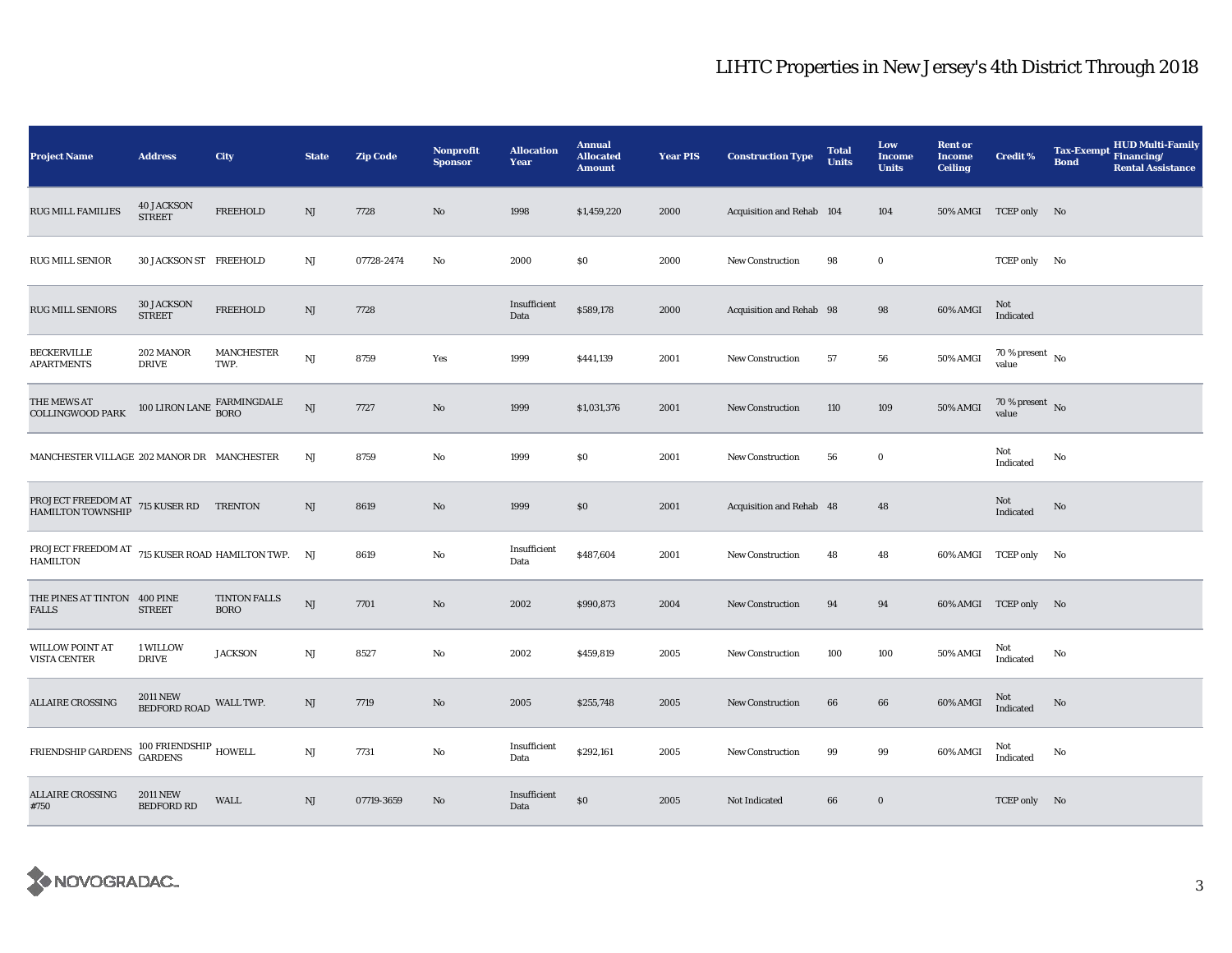| <b>Project Name</b>                                                    | <b>Address</b>                                 | City             | <b>State</b> | <b>Zip Code</b> | Nonprofit<br><b>Sponsor</b> | <b>Allocation</b><br>Year | <b>Annual</b><br><b>Allocated</b><br><b>Amount</b> | <b>Year PIS</b> | <b>Construction Type</b>  | <b>Total</b><br><b>Units</b> | Low<br><b>Income</b><br><b>Units</b> | <b>Rent or</b><br><b>Income</b><br><b>Ceiling</b> | <b>Credit %</b>         | <b>HUD Multi-Family</b><br><b>Tax-Exempt</b><br>Financing/<br><b>Bond</b><br><b>Rental Assistance</b> |
|------------------------------------------------------------------------|------------------------------------------------|------------------|--------------|-----------------|-----------------------------|---------------------------|----------------------------------------------------|-----------------|---------------------------|------------------------------|--------------------------------------|---------------------------------------------------|-------------------------|-------------------------------------------------------------------------------------------------------|
| FRIENDSHIP GARDENS 100 FRIENDSHIP HOWELL<br>#753                       | <b>GDNS</b>                                    |                  | NJ           | 07731-2938      | No                          | Insufficient<br>Data      | \$0                                                | 2005            | Not Indicated             | 100                          | $\bf{0}$                             |                                                   | TCEP only No            |                                                                                                       |
| HERITAGE VILLAGE AT 216 WOODWARD MANALAPAN TWP. NJ<br><b>MANALAPAN</b> | <b>ROAD</b>                                    |                  |              | 7726            |                             | Insufficient<br>Data      | \$412,141                                          | 2008            | <b>New Construction</b>   | 100                          | 99                                   | 60% AMGI                                          | Not<br>Indicated        |                                                                                                       |
| <b>KERSHAW COMMONS</b>                                                 | 1 APPLEWOOD<br><b>DRIVE</b>                    | <b>FREEHOLD</b>  | NJ           | 7728            | No                          | 2011                      | \$1,027,696                                        | 2011            | New Construction          | 31                           | 30                                   |                                                   | 60% AMGI TCEP only No   |                                                                                                       |
| <b>WINDSOR CRESCENT</b>                                                | 55 SOLAR<br><b>AVENUE</b>                      | <b>JACKSON</b>   | $_{\rm NJ}$  | 8527            | No                          | 2010                      | \$2,250,000                                        | 2011            | New Construction          | 112                          | 112                                  |                                                   | 60% AMGI TCEP only No   |                                                                                                       |
| <b>MANALAPAN WOODS</b>                                                 | <b>48 WOOD</b><br><b>AVENUE</b>                | MANALAPAN        | NJ           | 7726            | No                          | 2011                      | \$1,460,424                                        | 2012            | <b>New Construction</b>   | 80                           | 80                                   | 60% AMGI                                          | Not<br>Indicated        | No                                                                                                    |
| <b>WESTLAKE MEWS</b>                                                   | $100\,\mathrm{MUIRFIELD}\quad\mathrm{JACKSON}$ |                  | $\rm{NJ}$    | 8527            | No                          | 2013                      | \$601,693                                          | 2012            | <b>New Construction</b>   | 150                          | 149                                  | 60% AMGI                                          | Not<br>Indicated        | No                                                                                                    |
| <b>WEST LAKE SENIOR</b><br><b>APARTMENTS</b>                           | $1609$ WEST LAKE $\:$ NEPTUNE TWP. AVENUE      |                  | NJ           | 7753            | No                          | 2003                      | \$517,620                                          | 2012            | <b>New Construction</b>   | 42                           | 42                                   | <b>50% AMGI</b>                                   | Not<br>Indicated        | No                                                                                                    |
| RED OAK MANOR                                                          | 2300 SOUTH<br>BROAD STREET                     | HAMILTON TWP. NJ |              | 8610            | No                          | 2000                      | \$210,269                                          | 2012            | Acquisition and Rehab 173 |                              | 140                                  | 60% AMGI                                          | Not<br>Indicated        | No                                                                                                    |
| PROJECT FREEDOM AT<br><b>ROBBINSVILLE</b>                              | 223<br>HUTCHINSON<br>RD                        | ROBBINSVILLE     | NJ           | 8691            | No                          | 1990                      | \$0                                                | 2012            | New Construction          | 30                           | $\bf{0}$                             |                                                   | Not<br>Indicated        | No                                                                                                    |
| <b>ELTON CORNER</b><br><b>SENIOR HOUSING</b>                           | 895 ELTON<br><b>ADELPHIA</b><br><b>ROAD</b>    | <b>FREEHOLD</b>  | $_{\rm NJ}$  | 7728            |                             | Insufficient<br>Data      | \$640,909                                          | 2005            | New Construction          | 149                          | 149                                  | 60% AMGI                                          | <b>Not</b><br>Indicated |                                                                                                       |
| HERITAGE VILLAGE AT 895 ELTON<br><b>ELTON CORNER</b>                   | <b>ADELPHIA RD</b>                             | <b>FREEHOLD</b>  | NJ           | 7728            | No                          | 2003                      | \$0                                                | 2006            | <b>New Construction</b>   | 150                          | $\bf{0}$                             |                                                   | Not<br>Indicated        | No                                                                                                    |
| <b>MIDTOWN SENIOR</b><br><b>APARTMENTS</b>                             | 1512 MONROE<br><b>AVENUE</b>                   | NEPTUNE TWP.     | NJ           | 7753            | No                          | 2004                      | \$553,875                                          | 2012            | New Construction          | 40                           | 40                                   | <b>50% AMGI</b>                                   | Not<br>Indicated        | No                                                                                                    |
| LOCUST LANDING<br><b>PHASE I</b>                                       | 105 LOCUST<br><b>AVENUE</b>                    | RED BANK BORO NJ |              | 7701            | No                          | 1996                      | \$222,144                                          | 2012            | Acquisition and Rehab 40  |                              | 40                                   | <b>50% AMGI</b>                                   | Not<br>Indicated        | No                                                                                                    |

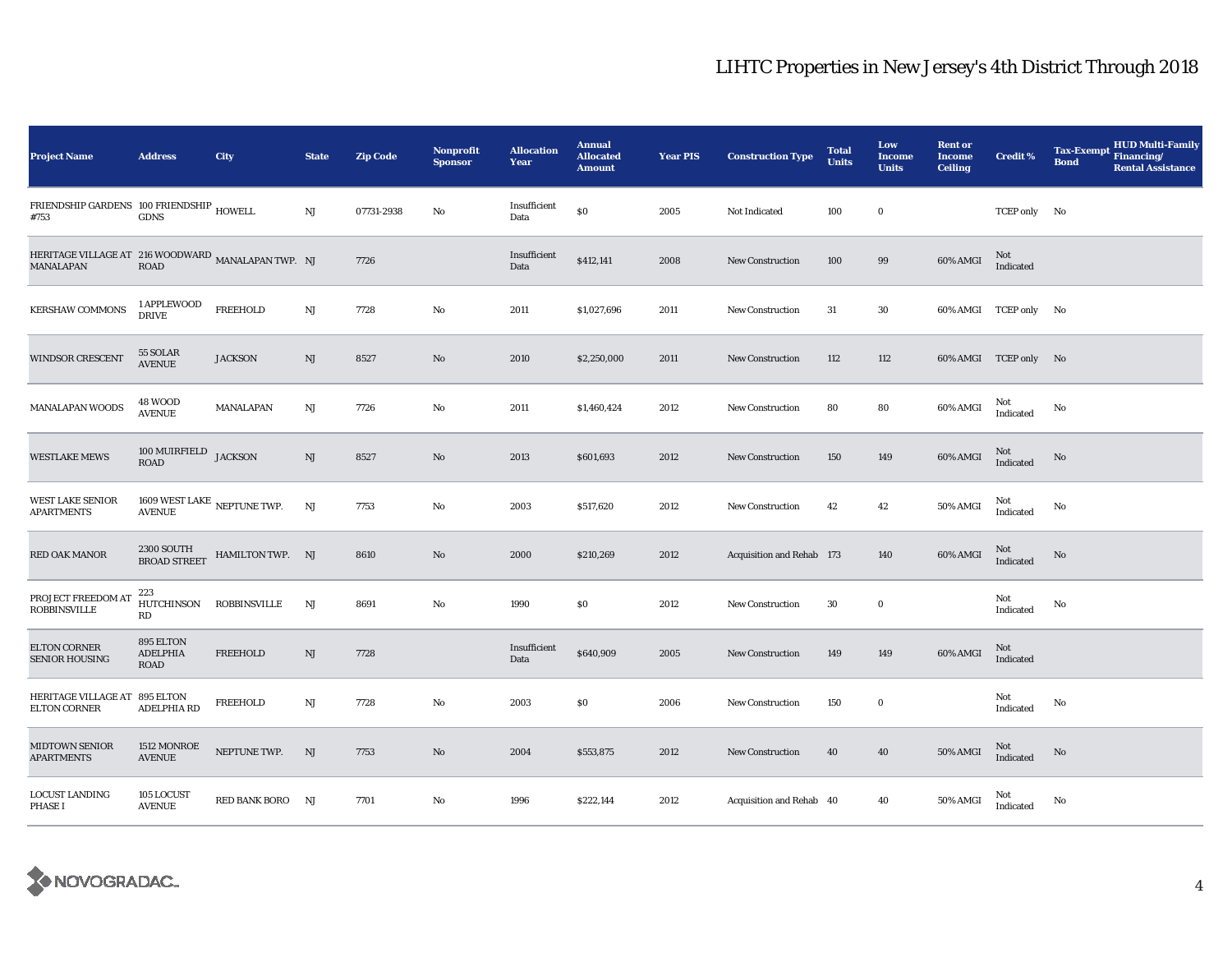| <b>Project Name</b>                                                                                                                                       | <b>Address</b>                                                  | City                | <b>State</b> | <b>Zip Code</b> | <b>Nonprofit</b><br><b>Sponsor</b> | <b>Allocation</b><br>Year | <b>Annual</b><br><b>Allocated</b><br><b>Amount</b> | <b>Year PIS</b> | <b>Construction Type</b>  | <b>Total</b><br><b>Units</b> | Low<br>Income<br><b>Units</b> | <b>Rent or</b><br><b>Income</b><br><b>Ceiling</b> | <b>Credit %</b>       | <b>HUD Multi-Family</b><br><b>Tax-Exempt</b><br>Financing/<br><b>Bond</b><br><b>Rental Assistance</b> |
|-----------------------------------------------------------------------------------------------------------------------------------------------------------|-----------------------------------------------------------------|---------------------|--------------|-----------------|------------------------------------|---------------------------|----------------------------------------------------|-----------------|---------------------------|------------------------------|-------------------------------|---------------------------------------------------|-----------------------|-------------------------------------------------------------------------------------------------------|
| <b>LAKEWOOD PLAZA</b><br><b>SECTION II</b>                                                                                                                | 154A DR.<br><b>MARTIN</b><br><b>LUTHER KING</b><br><b>DRIVE</b> | <b>LAKEWOOD</b>     | NJ           | 8701            | No                                 | 1991                      | \$116,561                                          | 2012            | Acquisition and Rehab 151 |                              | 137                           | 60% AMGI                                          | Not<br>Indicated      | No                                                                                                    |
| LAKEWOOD PLAZA<br><b>SECTION II #216</b>                                                                                                                  | 154A MARTIN<br>LUTHER KING<br>DR                                | <b>LAKEWOOD</b>     | NJ           | 08701-4256      | No                                 | 2013                      | \$0                                                | 2012            | <b>New Construction</b>   | 151                          | $\bf{0}$                      |                                                   | TCEP only No          |                                                                                                       |
| LOCUST LANDING<br>PHASE I #488                                                                                                                            | 105 LOCUST AVE RED BANK                                         |                     | NJ           | 07701-1268      | No                                 | 2013                      | $\$0$                                              | 2012            | <b>New Construction</b>   | 40                           | $\bf{0}$                      |                                                   | TCEP only No          |                                                                                                       |
| <b>MACEDONIA SENIOR</b><br>HOUSING #524                                                                                                                   | 144 JOHN ST                                                     | <b>LAKEWOOD</b>     | NJ           | 08701-4259      | No                                 | 2013                      | \$0                                                | 2012            | <b>New Construction</b>   | 50                           | $\bf{0}$                      |                                                   | TCEP only No          |                                                                                                       |
| $\begin{array}{ll} \text{MANCHESTER VILLAGE} & 202 \text{ MANOR DR} \\ \text{\#572 AKA BECKERVILLE} & 8609 \text{ II (NO)} \end{array} \text{MANCHESTER}$ |                                                                 |                     | NJ           | 08759-9526      | No                                 | 2013                      | \$0                                                | 2012            | <b>New Construction</b>   | 56                           | $\bf{0}$                      |                                                   | TCEP only No          |                                                                                                       |
| <b>MIDTOWN SENIOR</b><br>APTS. #724                                                                                                                       | 1512 MONROE<br><b>AVE</b>                                       | <b>NEPTUNE</b>      | $\rm{NJ}$    | 07753-4569      | No                                 | 2013                      | \$0                                                | 2012            | <b>New Construction</b>   | 40                           | $\bf{0}$                      |                                                   | TCEP only No          |                                                                                                       |
| PROJECT FREEDOM<br>INC. #184                                                                                                                              | 223<br><b>HUTCHINSON</b><br>RD                                  | ROBBINSVILLE        | NJ           | 08691-3457      | No                                 | 2013                      | \$0                                                | 2012            | <b>New Construction</b>   | $30\,$                       | $\bf{0}$                      |                                                   | TCEP only No          |                                                                                                       |
| RED OAK APTS #582                                                                                                                                         | <b>2300 S BROAD</b><br><b>ST</b>                                | <b>HAMILTON</b>     | NJ           | 08610-5520      | No                                 | 2013                      | \$0                                                | 2012            | <b>New Construction</b>   | 173                          | $\bf{0}$                      |                                                   | TCEP only No          |                                                                                                       |
| <b>WEST LAKE SENIOR</b><br><b>APARTMENTS #702</b>                                                                                                         | <b>1609 W LAKE</b><br>AVE #1617                                 | <b>NEPTUNE</b>      | NJ           | 07753-4600      | No                                 | 2013                      | \$0                                                | 2012            | <b>New Construction</b>   | 42                           | $\bf{0}$                      |                                                   | TCEP only No          |                                                                                                       |
| WESTLAKE MEWS #633 RD 8609 PART II JACKSON                                                                                                                | 100 MUIRFIELD<br>NO                                             |                     | NJ           | 08527-2591      | No                                 | 2013                      | \$0                                                | 2012            | New Construction          | 149                          | $\bf{0}$                      |                                                   | TCEP only No          |                                                                                                       |
| WOOD AVENUE<br><b>APARTMENTS</b>                                                                                                                          | 48 WOOD AVE MANALAPAN                                           |                     | NJ           | 07726-8061      | No                                 | 2011                      | \$1,460,423                                        | 2012            | <b>New Construction</b>   | 80                           | $\bf{0}$                      |                                                   | TCEP only No          |                                                                                                       |
| MEADOWBROOK II                                                                                                                                            | 1200 WAYSIDE<br><b>ROAD</b>                                     | <b>TINTON FALLS</b> | NJ           | 7724            | Yes                                | 2011                      | \$1,000,000                                        | 2013            | <b>New Construction</b>   | 63                           | 63                            |                                                   | 50% AMGI TCEP only No |                                                                                                       |
| <b>AKABE VILLAGE</b>                                                                                                                                      | 57 WYCKOFF<br><b>MILLS ROAD</b>                                 | <b>HOWELL</b>       | NJ           | 7731            | No                                 | Insufficient<br>Data      | \$262,130                                          | 2015            | <b>New Construction</b>   | 32                           | 32                            |                                                   | 60% AMGI TCEP only No |                                                                                                       |